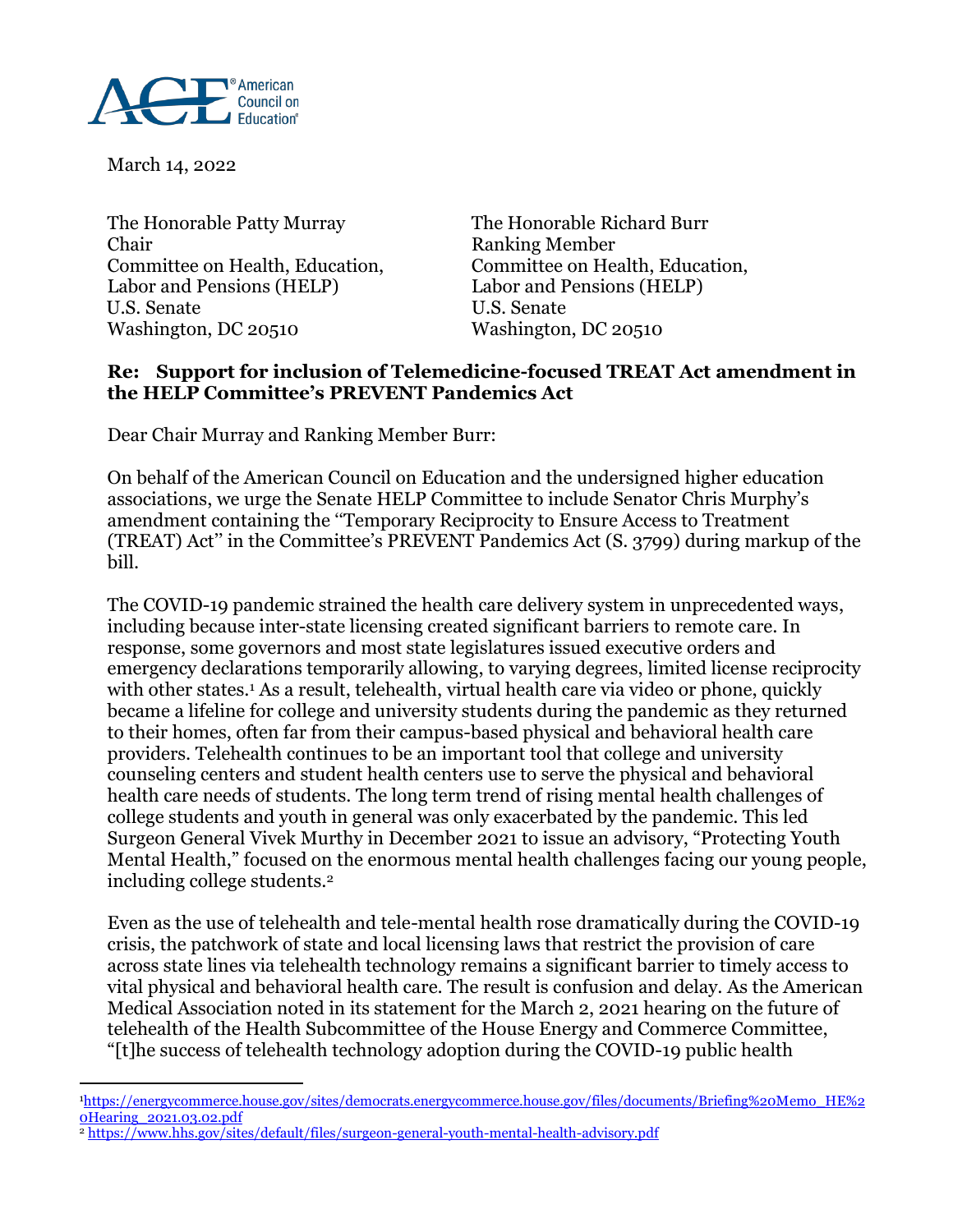emergency has made it abundantly clear that geographic and origination restrictions on accessing telehealth services are outdated and arbitrary given today's technology that allows for access to digital tools from anywhere."<sup>3</sup> The bipartisan, bicameral TREAT Act addresses this serious issue in preparation for a future pandemic.

Senator Murphy's TREAT Act amendment would create a **temporary** license reciprocity for all practitioners or professionals (those who treat both physical and mental health conditions) in all states for in-person or telehealth visits during a declared national health emergency. Health care professionals would continue to practice within the scope of practice authorized by state and local authorities in the jurisdiction in which the provider holds a valid license. The TREAT Act would merely permit health care providers who hold a valid license in **good standing** in at least one state to practice in all other states for the duration of the emergency declaration. The TREAT Act is intended to apply **only** in situations of national or widespread emergencies triggered by presidential Stafford Act activation and the Secretary of Health and Human Services' declaration of a public health emergency. It does not apply in all disaster situations, especially in those affecting just one state or a specific region. Ultimately, under the bill all state licensing practices will revert to normal at the conclusion of the national emergency, following a limited transition period.

The HELP Committee should include Senator Murphy's TREAT Act amendment in the PREVENT Pandemics Act to ensure that students and others across the nation in a future pandemic will have access to the care they need, when they need it. This no-cost measure is a common-sense solution carefully tailored to prepare for and help respond to a future national health emergency like the COVID-19 pandemic.

We thank you for your attention to this critical issue and are grateful for your leadership in helping prepare for a future pandemic.

Sincerely,

Ted Mitchell President

On behalf of:

 $\overline{a}$ 

Alabama Association of Independent Colleges and Universities American Association of Community Colleges American Association of State Colleges and Universities American College Health Association American Council on Education Asociación de Colegios y Universidades Privadas de Puerto Rico (ACUP) [The Association of Private Colleges and Universities of Puerto Rico] Association for University and College Counseling Center Directors Association of American Universities Association of Catholic Colleges and Universities Association of Governing Boards of Universities and Colleges

<sup>3</sup> [Statement of the American Medical Association for telehealth hearing, p. 5](https://energycommerce.house.gov/sites/democrats.energycommerce.house.gov/files/documents/Witness%20Testimony_Resneck_HE_2021.03.02.pdf)